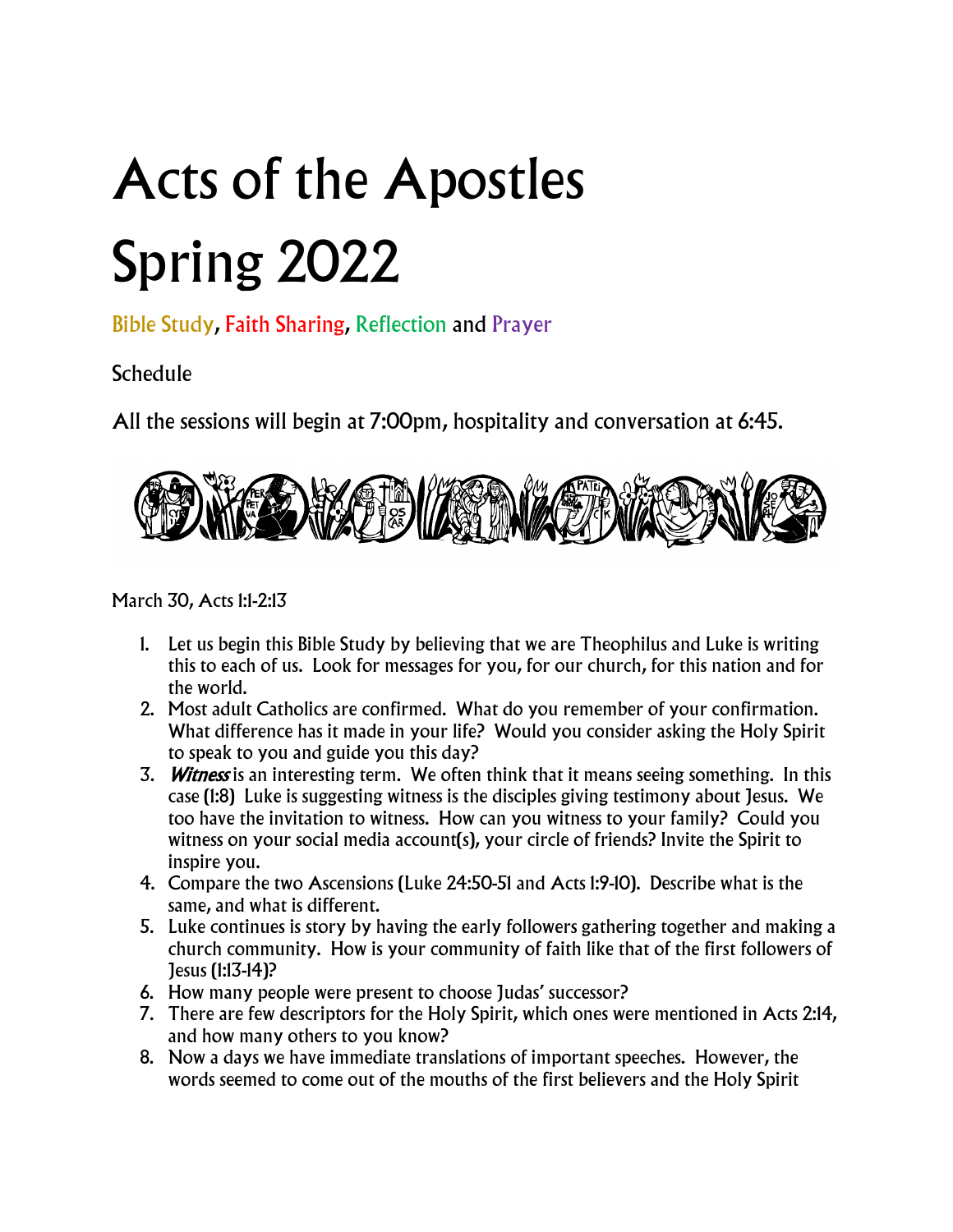made those words understandable to others. If you experienced such an event, would you have believed? Would you have risked punishment and chose baptism?



April 6, Acts 2:14-3:26

- 1. Joel speaks of the last days. Peter says they are living in the last days. Is it possible the last days are the day of AD Anno Domini?
- 2. Death could not hold on to Jesus. What do you believe about life after death?
- 3. Enemies are footstools. Are we the footstool of Russian or are they are ours, or something else?
- 4. Three thousand people were added on that day. At La Placita approximately 300 are baptized each weekend.
- 5. What is the difference between equality and equitability?
- 6. Pete was able to heal in the name of Jesus. What miracles have you witnessed?

April 13, No Session

April 20, Acts 4:1-5:42

- 1. Jesus often, when challenged, use questions to answer questions. Is Peter using this tactic? ( 4:8-12)
- 2. Why was it important to mention the cured man's age? (4:22)
- 3. Could you sell what you have and place it at the foot of the church?
- 4. Do you feel anything for Ananias and Sapphira? (5:1-11)
- 5. Why would fear be used to control the people (5:11)
- 6. Have you ever told a lie and then just wanted to die because of the deception?
- 7. If you were cured of an infirmity would you want to join this band of disciples?
- 8. If there any person you would consider to be like Gamaliel? Who and what have they shared that made sense? (5:33-42) Do you think Pope Francis is like Gamaliel.
- 9. How do we know our projects are of God? (5:38-39)

April 27, Acts 6:1-8:3

1. Perhaps Stephen was the first deacon, called to service. How are our deacons called like that of Stephen (6:3:6)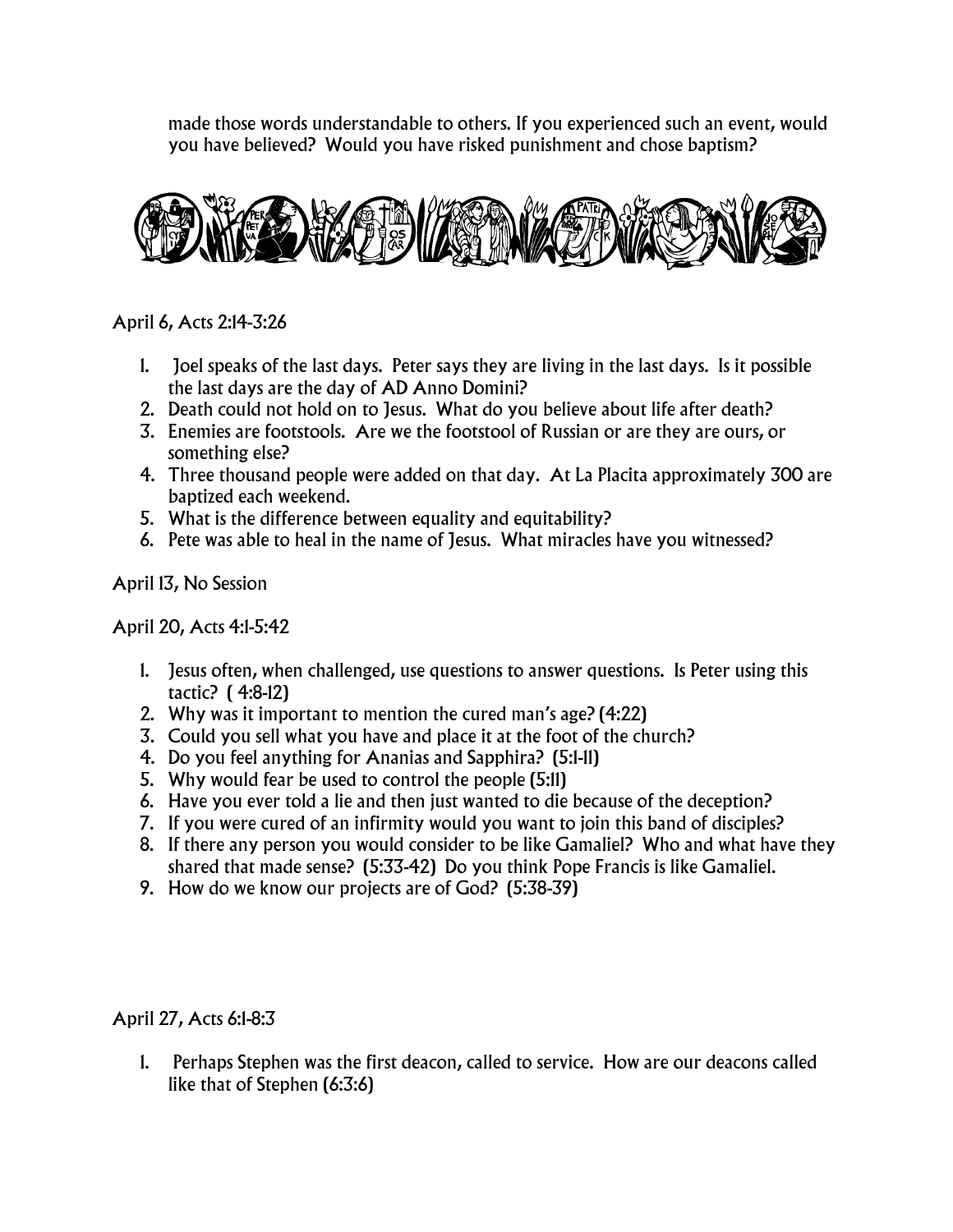- 2. Stephan seems more like a preacher than a deacon server. He retold the whole story of Abraham and Moses. Some of the words are exactly like those found in Genesis and Exodus.
- 3. How can a heart be uncircumcised? (7:51)
- 4. Stoning was a more Jewish way of capital Punishment, Crucifixion was a Roman way that they learned from the Persians. Will Capital punishment always be necessary?
- 5. Why was Saul so vicious about imprisoning followers of The Way?

May 4, Acts 8:4-9:42

- 1. Philip when to Samaria, Why? they were enemies of the Jews?
- 2. What about Simon the Magician? Why were the apostles so hard on him? Was Simon just ignorant when he asked for the gifts of the Spirit? What do you suppose happened to him?
- 3. Philip had to explain the scriptures to the Ethiopian. This Ethiopian did not seem to have knowledge of the Jewish Scriptures. Who could we share the good news of Jesus with? What culture knows nothing or little of the Christian way of life?
- 4. Saul was attempting to capture more "Christians" why was he so interested in stopping this band of followers?
- 5. Saul was blinded by his experience in Damascus. Was it physical blindness or something else?(9:3-9)
- 6. Would you want Ananias' job? Would you have laid hands on Saul?
- 7. Was Saul a quick study or did Jesus quickly teach Saul everything?
- 8. Luke suggests that Christianity grew because of peace. Doesn't fear work better, at getting converts?(9:31)
- 9. Jesus' most amazing sign in Johns Gospel is the raising of Lazarus. Peter, using the name of Jesus, is able to do likewise. Why can we not do miracles like this anymore or can we?

May 11, Acts 10:1-11:30

May 18, Acts 12:1-13:52

May 25, Acts 14:1-15:35

June 1, Acts 15:36-17:34

June 8, Acts 18:1-19:40

June 15, Acts 20:1-21:40